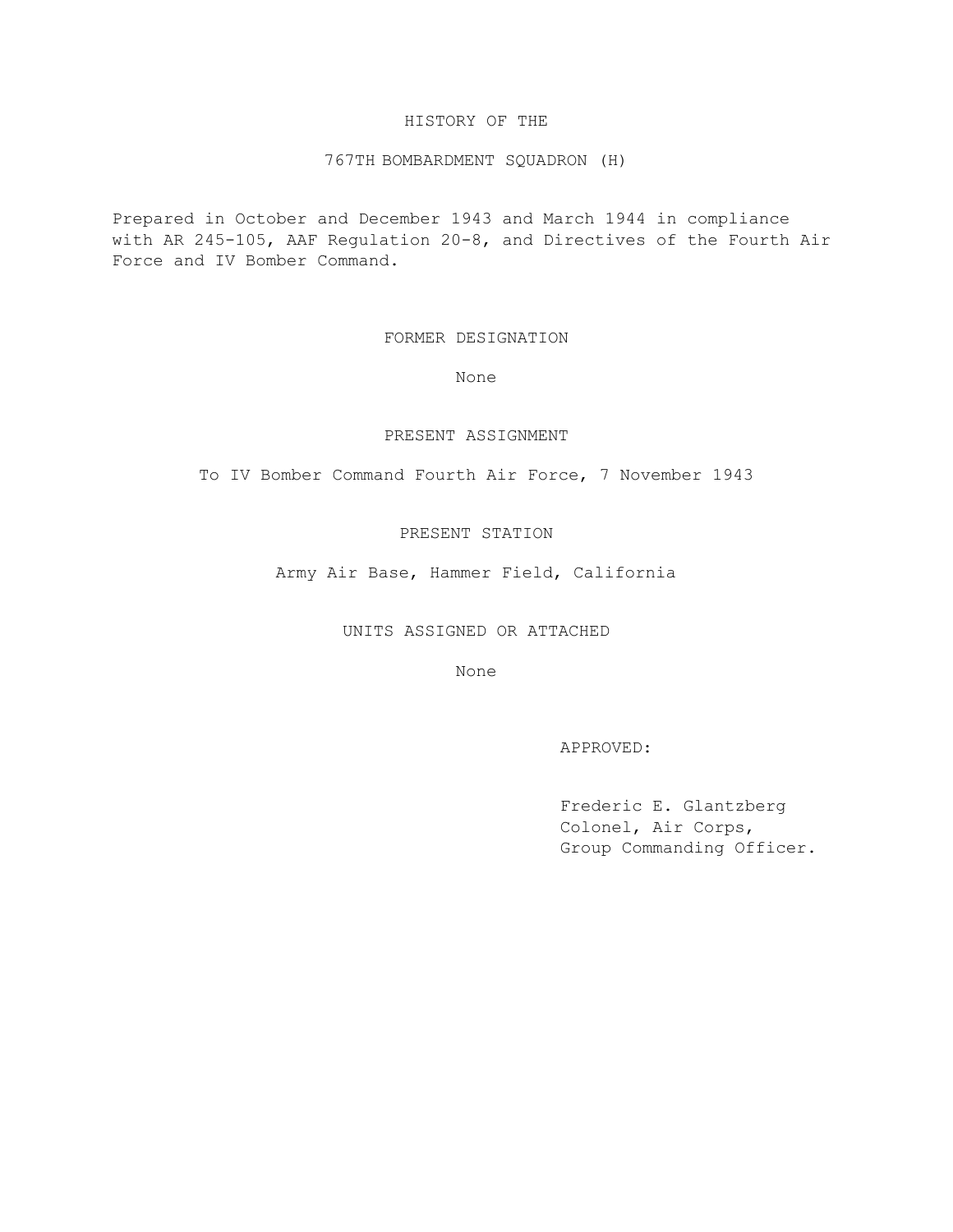# HEADQUARTERS FOURTH AIR FORCE Historical Section UNIT HISTORICAL DATA SHEET

767TH BOMBARDMENT SQUADRON (H) OF 461ST BOMBARDMENT GROUP (H)

(History transmitted for period 11 August 1943 to 31 December 1943.)

Activated: 1 July 1943 (per GO 78, Hq Second Air Force, 29 May 1943.\*

Organized At: Wendover Field, Utah under 461st Bombardment Group  $(H)$ .\*

Source of Cadre: 29 Bombardment Group (H).\*\*

Mission: Operational Training Unit for heavy bombardment crews  $(B-24)$ . \*\*

Assigned To: 461st Bombardment Group (H) (per GO 78, Hq Second Air Force, 29 May 1943 and to IV Bomber Command (per GO 175, Hq Fourth Air Force, 7 November 1943.\*\*\*\*

Permanent Station In Fourth Air Force: Hammer Field, Fresno, Calif.\*

Commanding Officers: Capt. Royce B. Glenn assumed command on activation of squadron. Maj. James B. Knapp assumed command on 5 November 1943.\*

Strength Report: 20 September 1943—12 Officers, 87 Enlisted Men. 20 November 1943—80 Officers, 399 Enlisted Men.

Squadron Movements: The squadron arrived at Hammer Field, Calif., from Wendover Field, Utah on 29 October 1943 on a temporary change of station (per Confidential Radio FAB C18, 1 November 1943, RJ 124-2, 370.5/222 Radio).\*\*\*

Transferred: The squadron was designated for overseas service on or about 1 January 1944, T/O & E 1-117 26 March 1943 w/C1-2-3-, T/E #21 w/C1-2 (per Confidential letter AAF: "Warning Orders  $-457^{\text{th}}$ ,  $458^{\text{th}}$ , 460<sup>th</sup> and 461<sup>st</sup> Bombardment Groups (H)," 12 October 1943, 270.5/233, by first Indorsement to CO, Hammer Field, Calif., 20 October 1943).\*\*\*

Shipment #4889-P departed Hammer Field, Calif., for PE, Camp Patrick Henry, Va., 1 January 1944 (per Confidential Radio Hammer Field C34, 1 January 1944, 270.5/W290).\*\*\*

Sixty-three officers, five Flight Officers, 1 Warrant Officer and 26 EM Shipment 4869-PZ departed Hammer Field, Calif., for Hamilton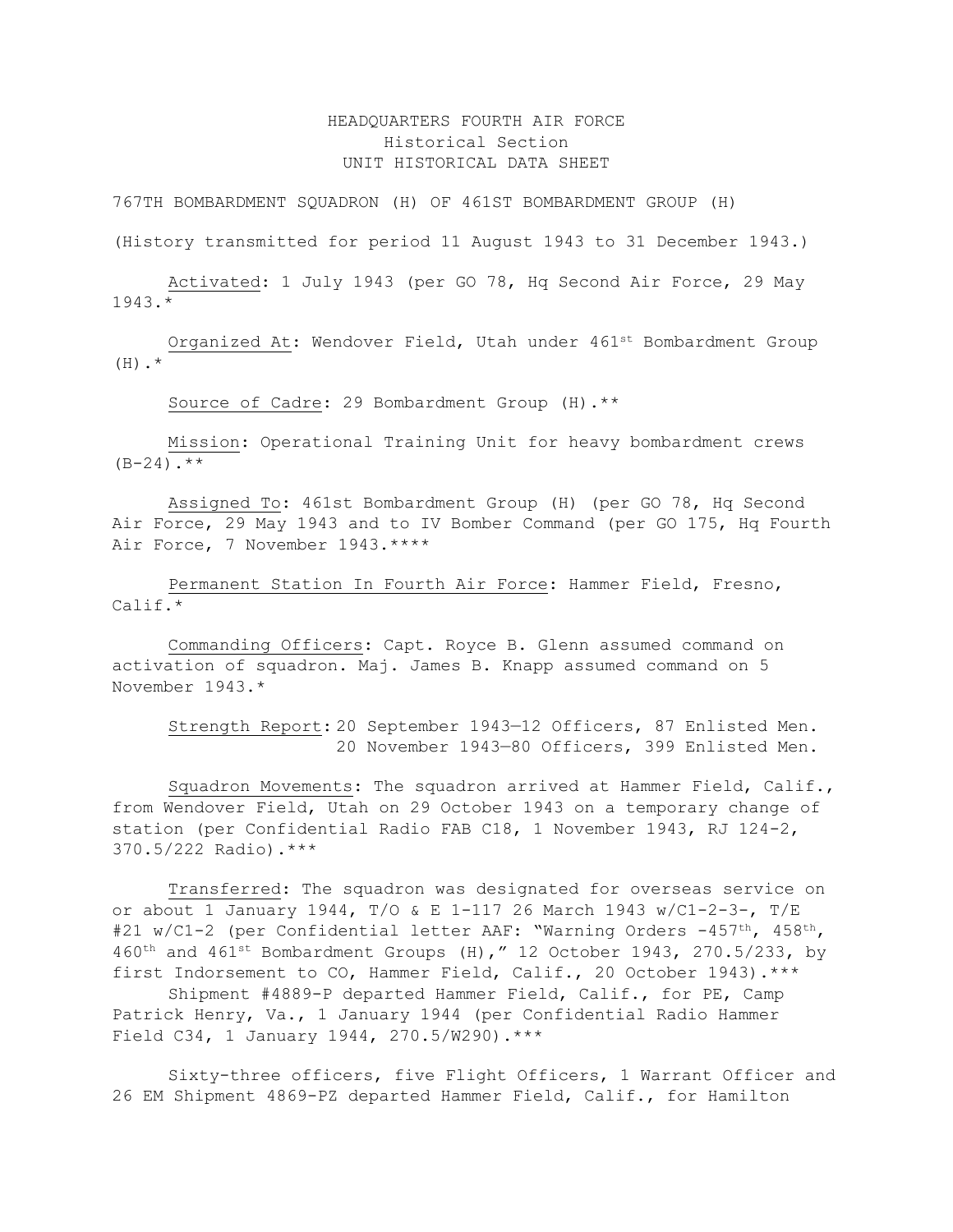Field, Calif., 17 January 1944, per "R" Radio FAB AG1087, 17 January 1944; incoming #6015 and #6215: four officers and 10 enlisted men).\*\*\* Squadron was released from Fourth Air Force jurisdiction to Air Transport Command, Hamilton Field, Calif., 11 February 1944 (per secret DAM report as of 1200 12 February 1944 and clear radio incoming #2787 from Hamilton Field, 11 February 1944). \*\*\*

\* History of 767th Bombardment Squadron (H). \*\* History of 461st Bombardment Group (H). \*\*\* Unit File, A-2 Division, Hq Fourth Air Force. \*\*\*\* Unit File, Adjutant General-Miscellaneous Section, Hq Fourth Air Force.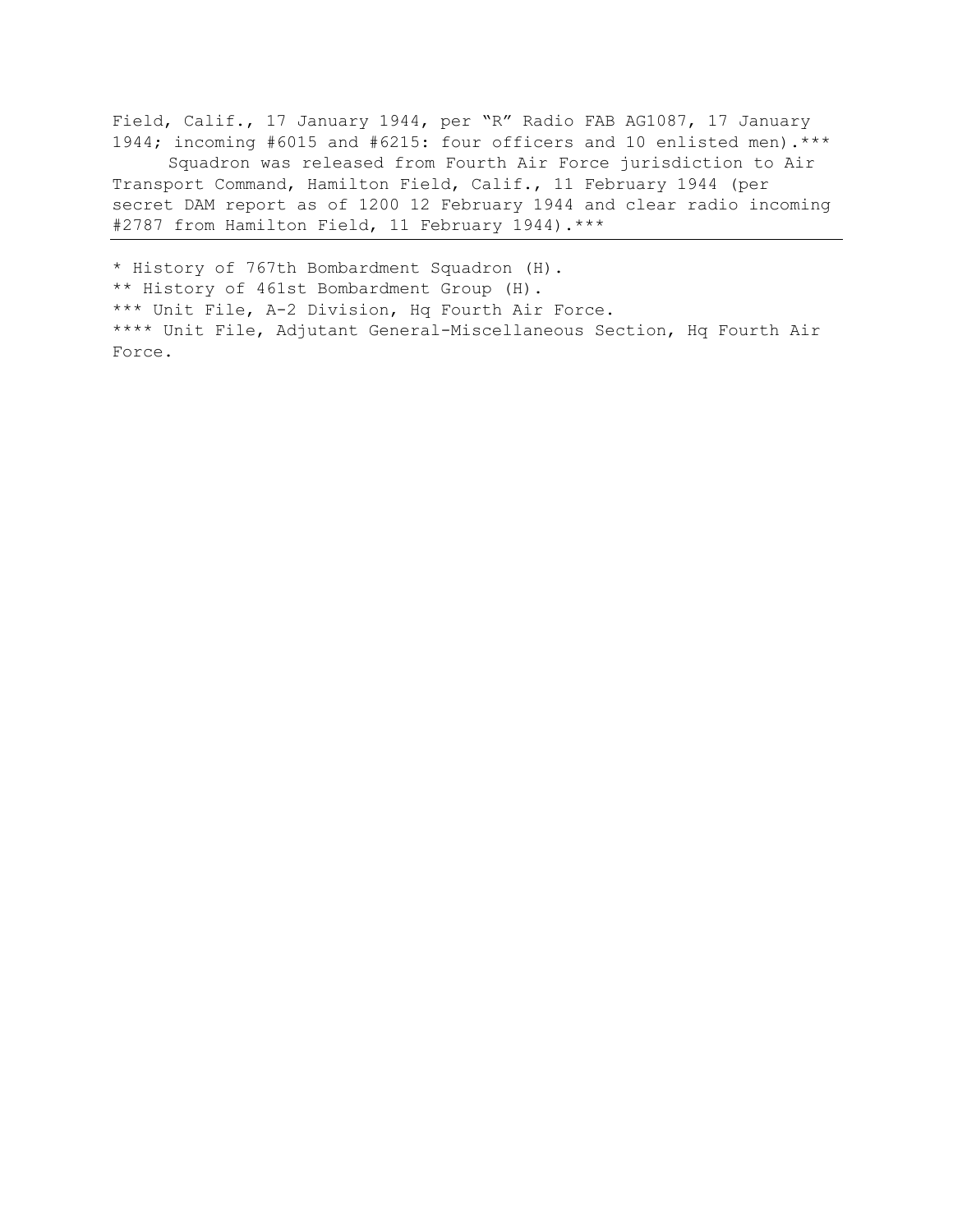CHRONOLOGY

| DATE                     | DESCRIPTION OF EVENT                                                                                                        | REFERENCE IN NARRATIVE                                          |
|--------------------------|-----------------------------------------------------------------------------------------------------------------------------|-----------------------------------------------------------------|
| 1 Jul<br>1943            | 767th Bomb Sq activated as one of<br>component units of 461st Bomb Gp<br>(H)                                                | GO #78, Hq Second AF, Ft<br>George Wright, Wash, 29<br>May 1943 |
| 11 Aug<br>1943           | Personnel assigned to 767th Bomb<br>Sq.                                                                                     | SO #223, Hw Gowen Fld, 11<br>Aug 1943                           |
| 13 Aug<br>1943           | Unit personnel departed from<br>Boise, Idaho, for DS at AAF<br>School of Applied Tactics at<br>Orlando, Fla.                | SO #223, Hq AAB Gowen Fld,<br>Boise, Idaho, 11 Aug 1943.        |
| 17 Aug<br>1943           | Unit arrived at Orlando, Fla.                                                                                               |                                                                 |
| 20 Aug<br>1943           | Ground School classes begun at<br>Orlando.                                                                                  |                                                                 |
| 1 Sep<br>1943            | Unit moved to AAB Pinecastle,<br>Fla. For field training.                                                                   |                                                                 |
| 1943                     | 10 Sep Ground Echelon of 767th Sq<br>departed Gowen Fld, Idaho for<br>Kearns, Utah.                                         | SO #251, Hq Gowen Fld, 8<br>Sep 1943.                           |
| 12 Sep<br>1943           | After completion of training,<br>unit departed from Pinecastle for<br>Kearns, Utah                                          |                                                                 |
| 30 Sep<br>1943           | 767th Bomb Sq (H) and all other<br>component units of 461st Bomb Gp<br>(H) departed Kearns, Utah for<br>Wendover Fld, Utah. |                                                                 |
| 11 Oct<br>1943           | First three combat crews arrived.                                                                                           |                                                                 |
| 22 Oct<br>1943           | Ten additional combat crews<br>assigned to the Squadron.                                                                    |                                                                 |
|                          | Advance echelon of Squadron left<br>for Hammer Fld.                                                                         |                                                                 |
| $29 - 30$<br>Oct<br>1943 | Squadron personnel departed from<br>Wendover Fld for Hammer Fld.                                                            |                                                                 |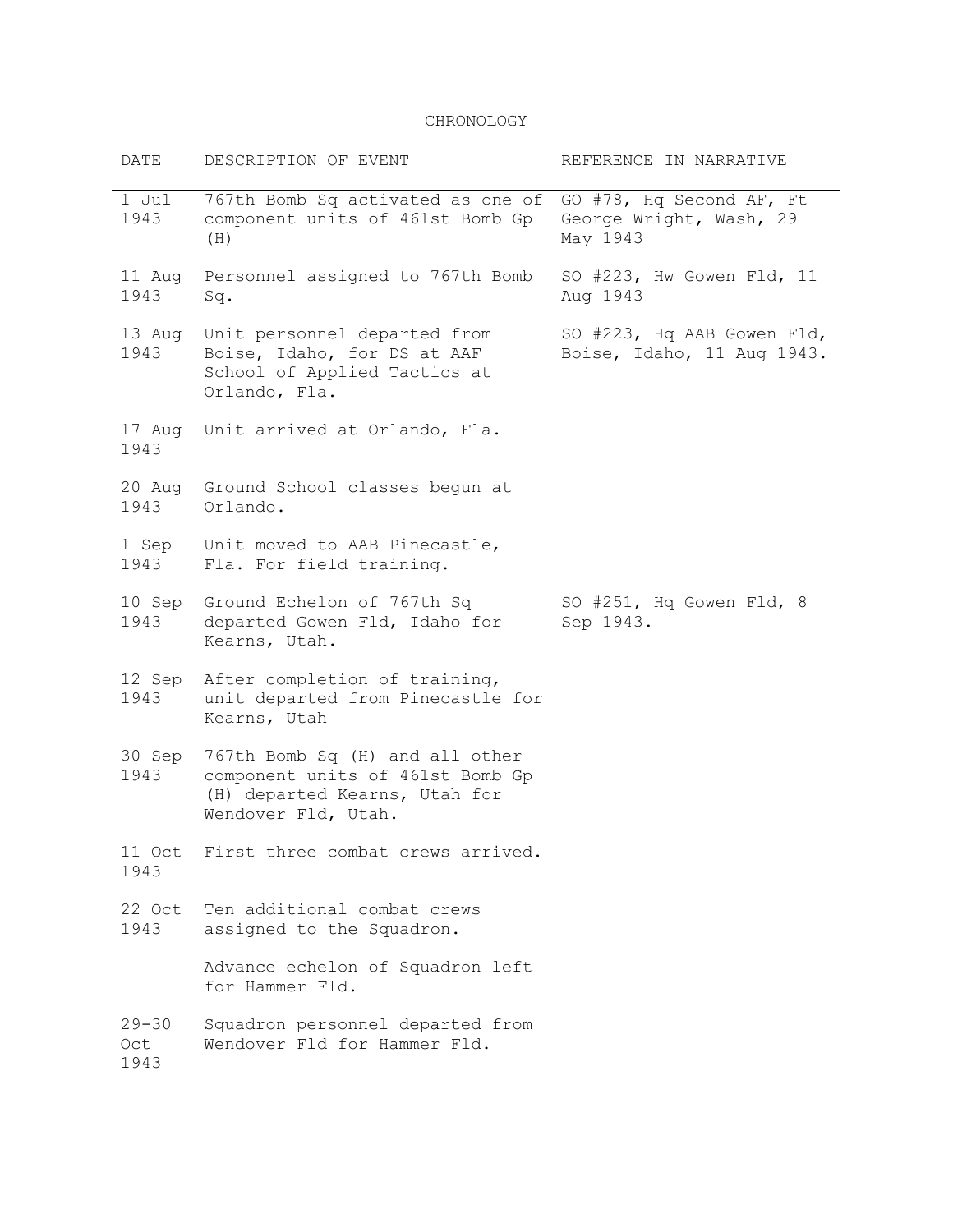| 1943           | 31 Oct Unit arrived Hammer Fld, Calif<br>from Wendover, Utah.     | Conf Rad FAB C18, 11-1-43,<br>RJ 134-2 370.5/222 Rad.<br>(Unit Hist Data File).       |
|----------------|-------------------------------------------------------------------|---------------------------------------------------------------------------------------|
| 3 Nov<br>1943  | Unit designated for overseas<br>shipment $o/a$ 1-1-44.            | (Unit Hist Data File).                                                                |
| 5 Nov<br>1943  | Major James B. Knapp assigned as<br>Squadron CO.                  |                                                                                       |
| 16 Dec<br>1943 | Movement Orders for Flt Echelon<br>of unit received.              | (Unit Hist Data File).                                                                |
| 18 Dec<br>1943 | Movement Orders for Ground<br>Echelon of unit received.           | (Unit Hist Data File).                                                                |
| 1 Jan<br>1944  | Ground Echelon departed Hammer<br>Fld for Camp Patrick Henry, Va. | Conf Rad Hammer Fld C 34,<br>$1 - 1 - 44$ , 370.5/w290. (Unit<br>Hist Data File).     |
|                | 17 Jan Flight Echelon departed for<br>1944 Hamilton Fld.          | "R" Rad FAB AG1087, 1-17-<br>44, incoming #6015 &<br>#6215. (Unit Hist Data<br>File). |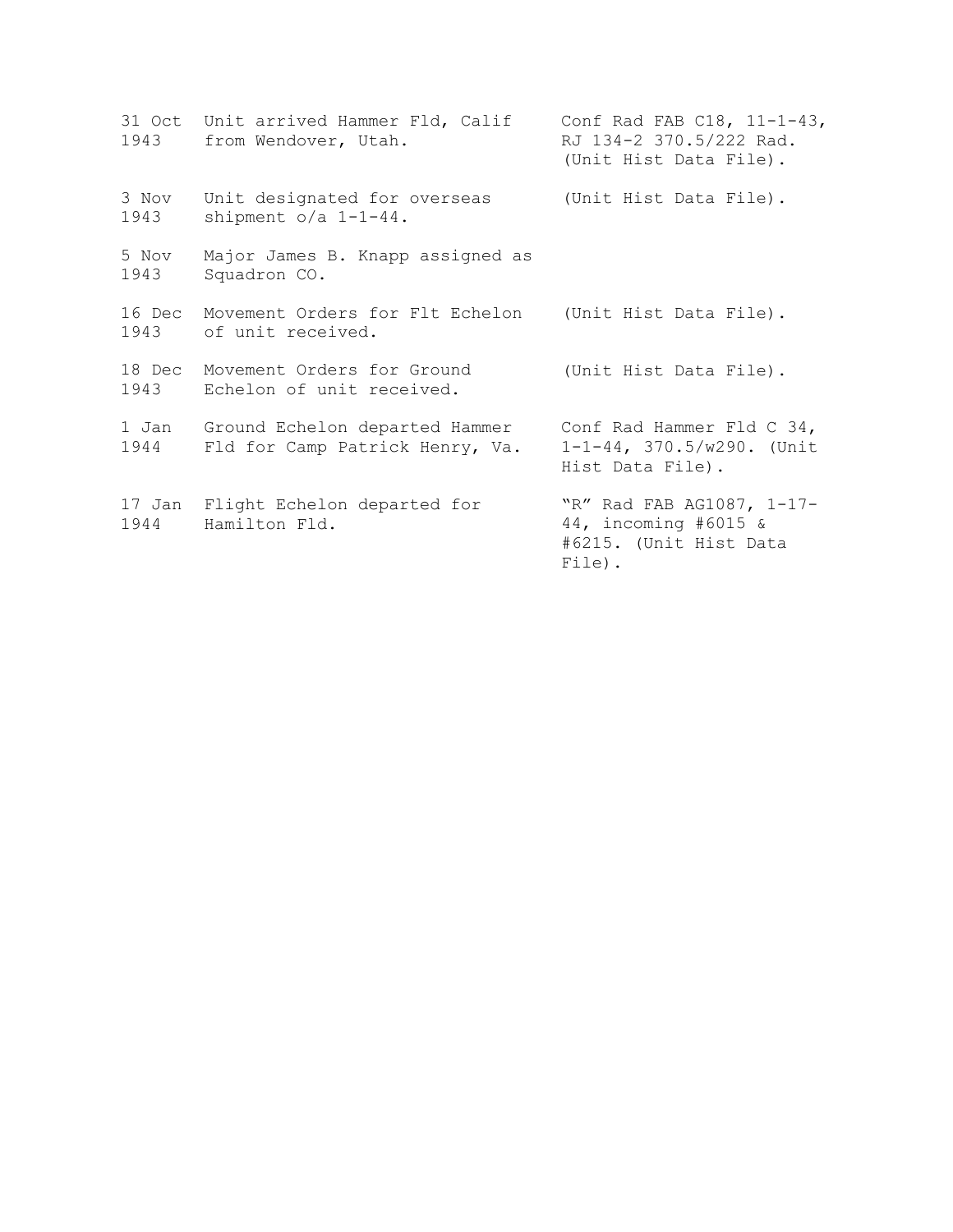# THE HISTORY OF THE 767<sup>TH</sup> BOMBARMENT SQUADRON

This unit was designated as the 767th Squadron of the 461st Bombardment Group (H), August 11, 1943. Air Base Headquarters, Gowen Field, Boise, Idaho, on that date issued Special Order 223, Par 2A, which activated the 767th Squadron along with the other three Squadrons namely, the 764th, 765th and 766th. These four units composed the 461st Bombardment Group (H).

Sources from which personnel was obtained and the names of the key personnel are here listed. (See table No. 1) Orders cover sources.

The mission of this organization is to organize and train all personnel to become an efficient and dependent part of the 461st Bombardment Group (H). With the accomplishment of this and after the group has passed thru the necessary phases of training, the real mission of strategic bombing of the enemy can be accomplished.

Air base Headquarters, Gowen Field, Boise, Idaho on August 11, 1943 issued special order 223, Par 21B, sending the Squadron as part of the Group, to AAFSAT, Orlando, Florida for temporary duty of 30 days. Departure time from Boise was at 1100 hours Friday, August 13, 1943, and arrival time at Orlando was 1400 hours, Tuesday, August 17, 1943. Classroom work commenced on Friday, August 20th, 1943, and ended on Wednesday, September 1, 1943, at which time the entire Group personnel moved to AAB, Pinecastle, Florida for field training.

The training was completed and departure from Pinecastle was made at 1100 hours Sunday, September 12, 1943. Arrival at destination was 0700 hours, Thursday, September 17, 1943, at Salt Lake City, Utah. Buses transported the men from the depot at Kearns, Utah where they joined the rest of their personnel which was undergoing training there. Aircraft No. 27082 was the only plane to fly back from Pinecastle; The take-off time was 1030 hours Sunday, September 12, 1943. Stopping over at Oklahoma City, Oklahoma Sunday night and arriving at Salt Lake City Air Base at 1530 hours Monday, September 13, 1943. The personnel flying back is here listed. (See Table No. II)

The aircraft No. 27082 was released to Army Air Base, Salt Lake City, Utah.

After arrival at kearns, Utah flying personnel was moved to SLCAAB, Salt Lake City, Utah where they attended classes and had physical fitness training. Meanwhile, the ground echelon at Kearns, Utah were attending classes in camouflage, had physical fitness training, fired the carbine for record, and familiarized themselves with the sub-machine gun.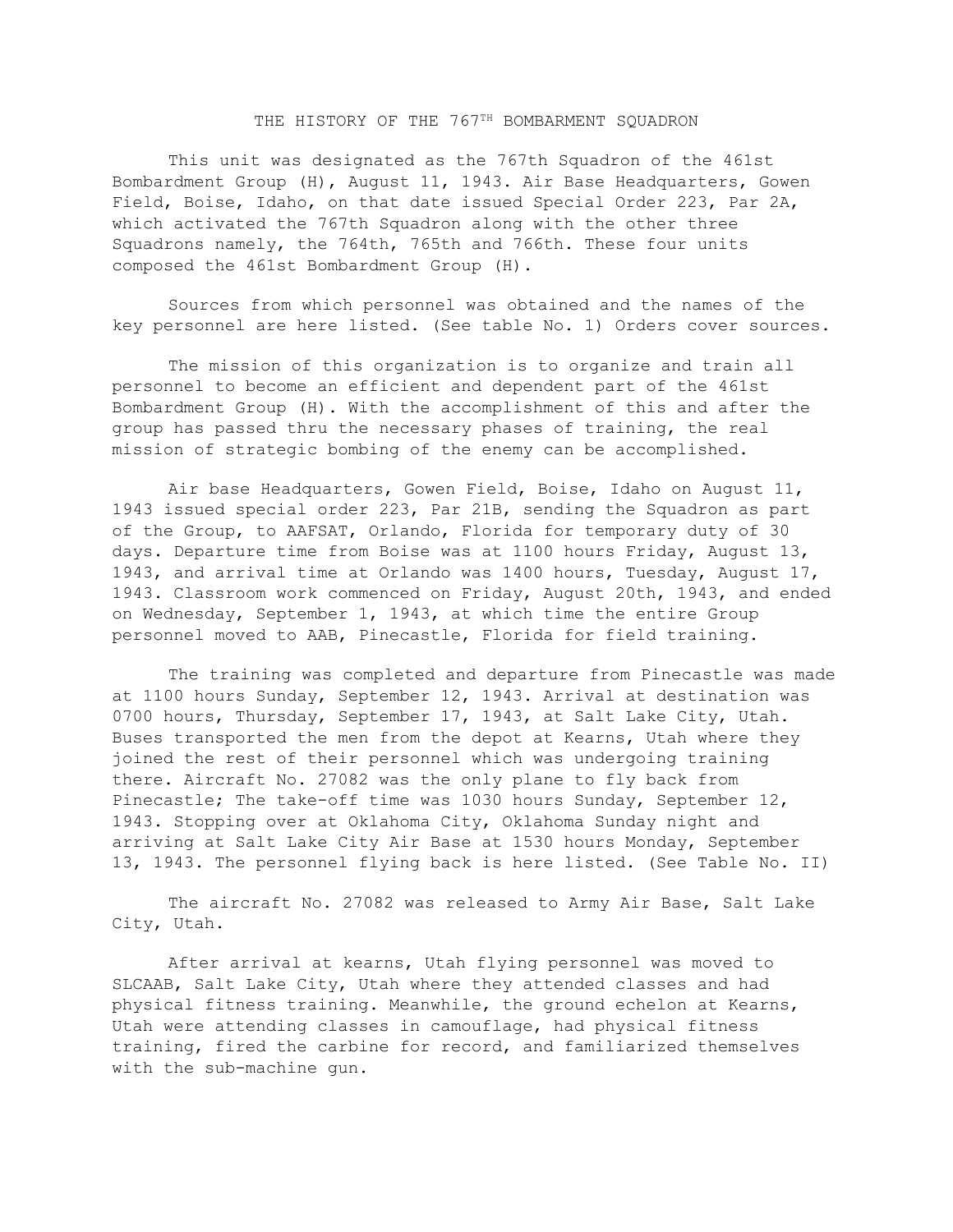The ground echelon, before leaving Gowen Field, Boise, Idaho for Kearns, Utah were taken on a fishing, hunting, and swimming outing with Captain Harold D Bennett in charge. The trip was made in G.I. trucks. They left Gowen Field at 0400 hours, September 2, 1943 and return at 1900 hours, September 4, 1943. Some of the stopping off point are here listed Payette National Forest, Big Creek Summit, Yellow Pond, Purple Heart Summit, Mount Elbridge and McCall, Idaho.

Air Base Headquarters, Gowen Field, Boise, Idaho, September 8, 1943 issues Special Order 251 Par 11A ordering movement of personnel ground echelon 767th Bomb Squadron to kearns, Utah for purpose of receiving training and to await arrival of air echelon from AAB, Pinecastle, Florida. They left Gowen Field, Boise, Idaho at 1000 hours, September 10, 1943 arriving at Kearns, Utah 0100 September 11, 1943. Captain Harold S Bennett, Executive Officer 767th Bombardment Squadron was the officer in charge of the movement.

On September 30, 1943, the 461st Bomb Group, including our Squadron left Kearns, Utah for Wendover Field, Utah. Departure time was 1200, arrival time was 1830 on September 30, 1943. Personnel from the SLAAB, Salt Lake City and Kearns, Utah left together from Kearns. Lt. H.J. Oglesby, and 6 EM from 767 Squadron were of the advanced personnel, leaving Kearns, Utah on September 27, 1943 arriving at Wendover, Utah the same day.

Changes in personnel which occurred between August 11, 1943 and September 30, 1943 are as follows. 2nd Lt. Patrick J. Jr. Faherty, O-663244, was promoted to the grade of 1st Lt. F.O. Floyd W. Woodard, T-60018 was promoted to the grade of 2nd Lt. Pvt Joseph P. DePaolo, 32764465, was promoted to the grade of Pfc. Captain Herald D. Bennett O-376811, 767th Squadron was appointed acting Group S-4 Officer, in addition to other duties, August 13, 1943. He was relieved from assignment as acting Group S-4 Officer, September 12, 1943. 2nd Lt. Raymond L. Wilcovitz, O-581352, 767th Bomb Squadron, was appointed acting Group Special Services Officer, in addition to other duties.

As of September 30, 1943 strength of the 767<sup>th</sup> Bomb Squadron was 12 Officers and 87 EM.

On the evening of September 30, 1943, the 767th bombardment squadron (H) moved into the Air Base at Wendover Field, Utah to begin the 30 days of first phase training. By the following morning (October 1, 1943) we began in a hectic four weeks of training. The EM were quartered in tents and the officers moved into BOQ. There were five BOQs, one for Group Officers and one for the officers of each squadron in the Group.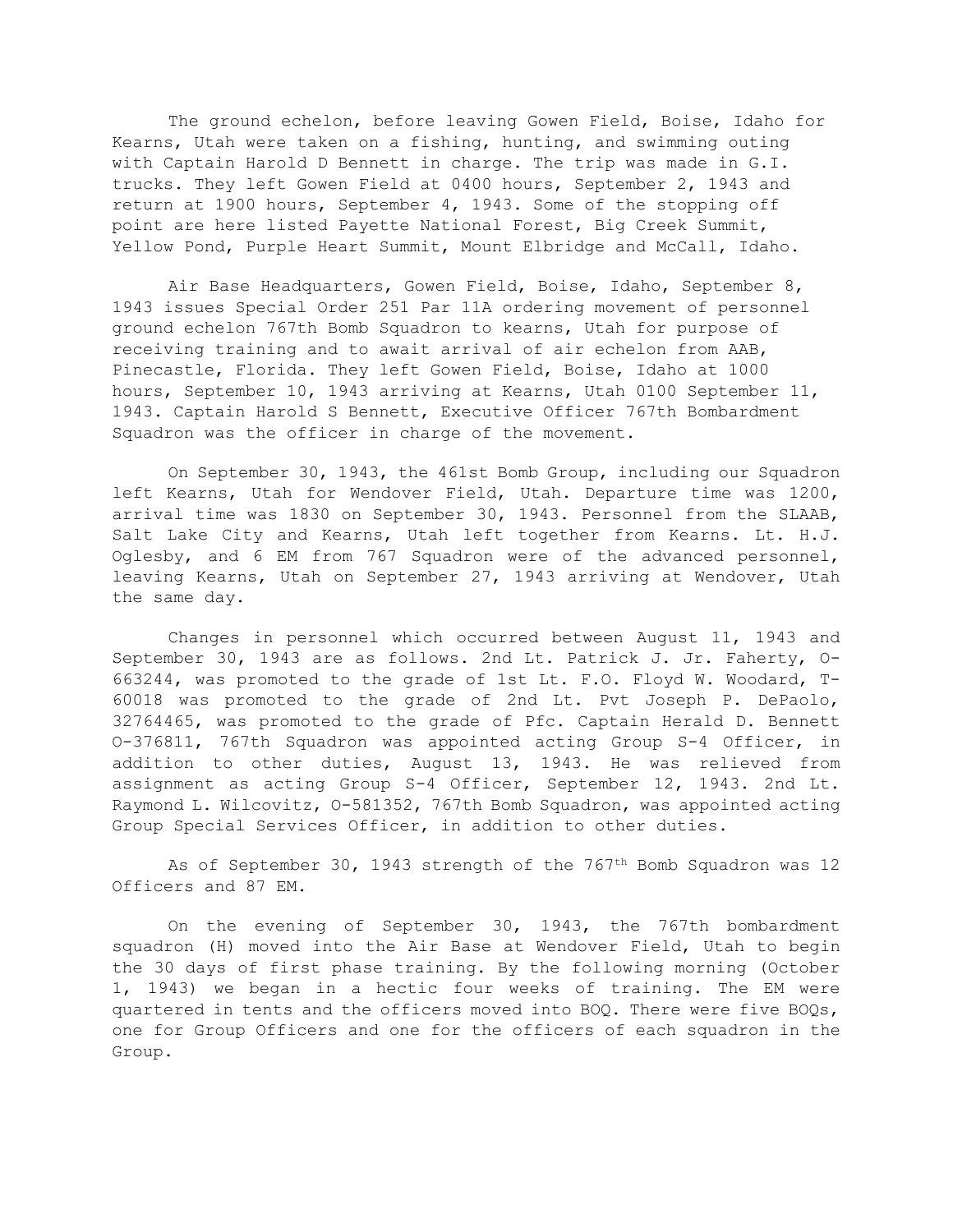As heretofore mentioned, October 1 was "O" day, or the day upon which the squadron was to be at full strength. We were far from it, but during the ensuing month as our T.O. was more fully extended, we became gradually a better and more coherent unit. When the time came to move out of Wendover, we looked and acted more like a Heavy Bombardment Squadron. Shortly before the move took place our group C.O., Colonel Carter was replaced by Colonel Glantzberg.

Pausing here for brief remarks -- the weatherman was very kind of us during the first twelve or fourteen days of the month. However, cold, rain, sleet and dukes mixture descended upon us later. Attempts were made to "winterize" the tents that EM were calling "home", but old man weather kept pounding away.

Now to get down to training -- it wasn't until October 11 that the first of the combat crews that were to make up the air echelon were assigned to the squadron. On that date, one crew headed by 1st Lt. W. N. Strong, another by 1st Lt. W. N. Zumsteg and another by 2nd Lt. K. C. Bush joined the organization and were tentatively designated as Flight Commanders.

During the month both the ground and the air echelon participated in an extensive ground school schedule. In the case of combat crews this meant that they were either flying or in ground school on alternate days. During the same period, a daily P.T. program was inaugurated and despite the gravel and rocks, as good as time as might be expected was had by all. In the beginning, Group handled all details of ground school, but as time progressed, each squadron was held responsible for the training of its own personnel. The change in the system resulted in an improvement occasioned by simplification or administration.

The 767th Bomb Squadron was given two tents on the line and Operations and Engineering moved in; set up their equipment and soon had their shingles out. Mr. Seberle, out armament officer, and his section begin operations after locating a shack. The fact that the section had capable men handling both night registrations and hammers and nails facilitated the establishment of the section's base of operation. In the tent area, the Orderly Room and the Supply Room were set up.

Early in October we were a Heavy Bomb Group and Squadron without any aircraft. Later in the month six aircraft were assigned to the group. Then, on the 22nd of October, ten more combat crews were assigned to the outfit. These men were given leaves and furloughs and were instructed to report, upon their return, to Hammer Field, Fresno, as the facilities for training these men at Wendover were inadequate. Ground echelon men were also granted leaves at this time.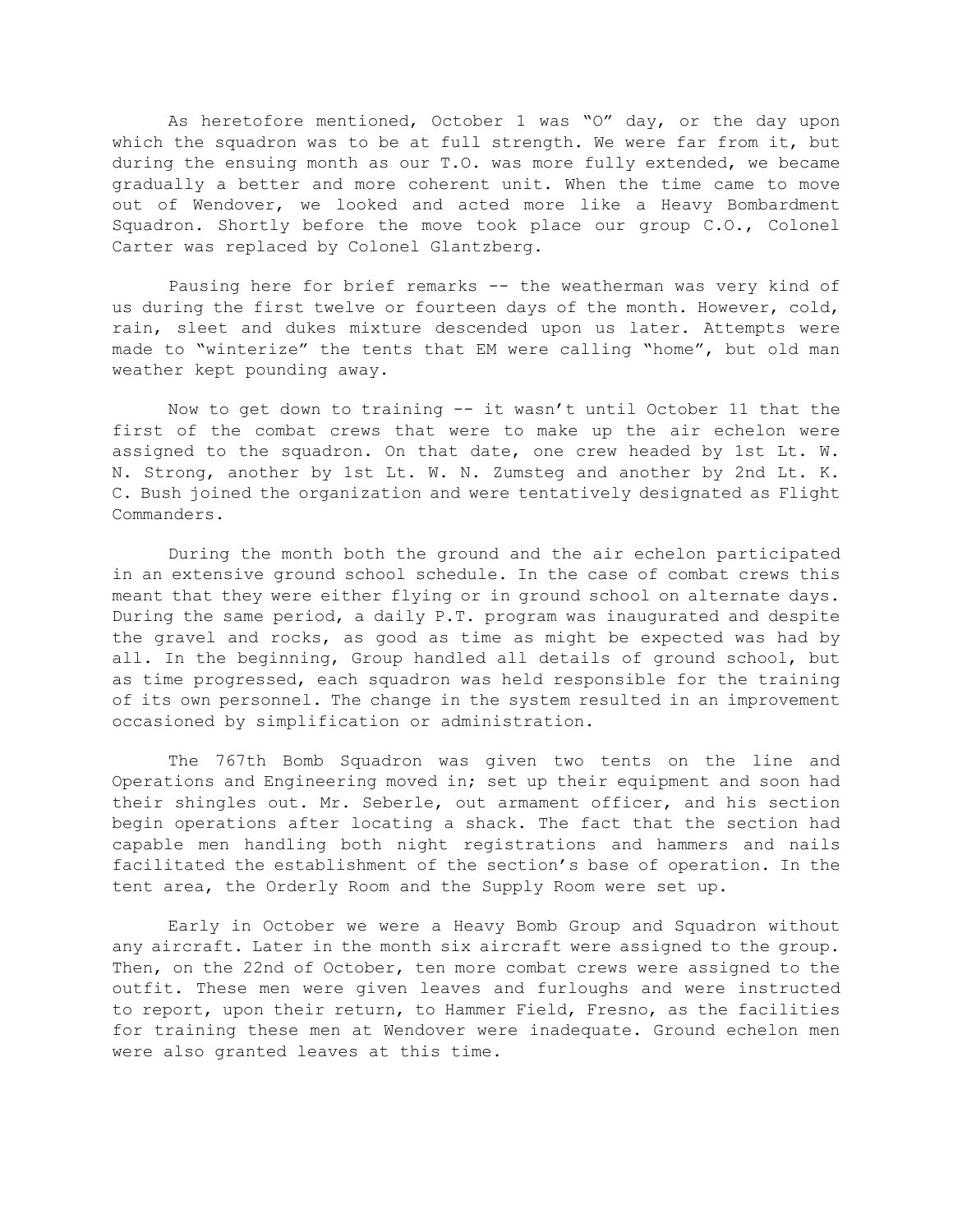On October 22 the advanced echelon left Wendover for Hammer Field. The group included 2 officers and 21 EM, from our squadron. On October 27 three of our pilots left for Fairmount, Nebraska to pick up planes they were to ferry to Hammer Field. On October 22 train #1 left Wendover with a compliment which included 47 EM and 3 officers from the 767th. on October 30 the balance of the outfit with the exception of one officer, lt. Oglesby, and 7 EM who remained behind as part of the rear echelon, departed on train #2 and arrived at Hammer Field on November 2, 1943.

The advance echelon had made certain arrangements as to the barracks, Officers' quarters, and as to the designation of certain buildings for Operations, Engineering, Communications, Intelligence, Orderly and Supply rooms, and for other essential purposes. As of October 31, the crews were divided into two sections. The purpose of the division was to facilitate the administration for ground school and flying time. On alternating days a crew would be in ground school and then flying on missions.

During the month, lt. Huber was placed on DS at CS school at AAB, Salt Lake City and lt. Patrick Joseph Faherty, our popular squadron bombardier, was placed on DS at Camouflage School, March Field, California.

While we were at Wendover Field, Officers and EM were assigned to the squadron. They had come in from Gowen Field, Boise, Idaho, Mt. Home AAB, Idaho, 18th Replacement Wing, Salt Lake City, Casper, Wyoming, Fort George Wright, Washington, AAB Pocatello, Idaho, AAB Scottsbluff, Nebraska, AAB Fairmount, Nebraska, and Peterson Army Air Field, Colorado Springs, Colorado.

Three EM were promoted to Corporal; 1 EM was promoted to the rank of Sergeant; 2 EM to the rank of S/Sgt. and 3 EM to the rank of T/Sgt. during the month.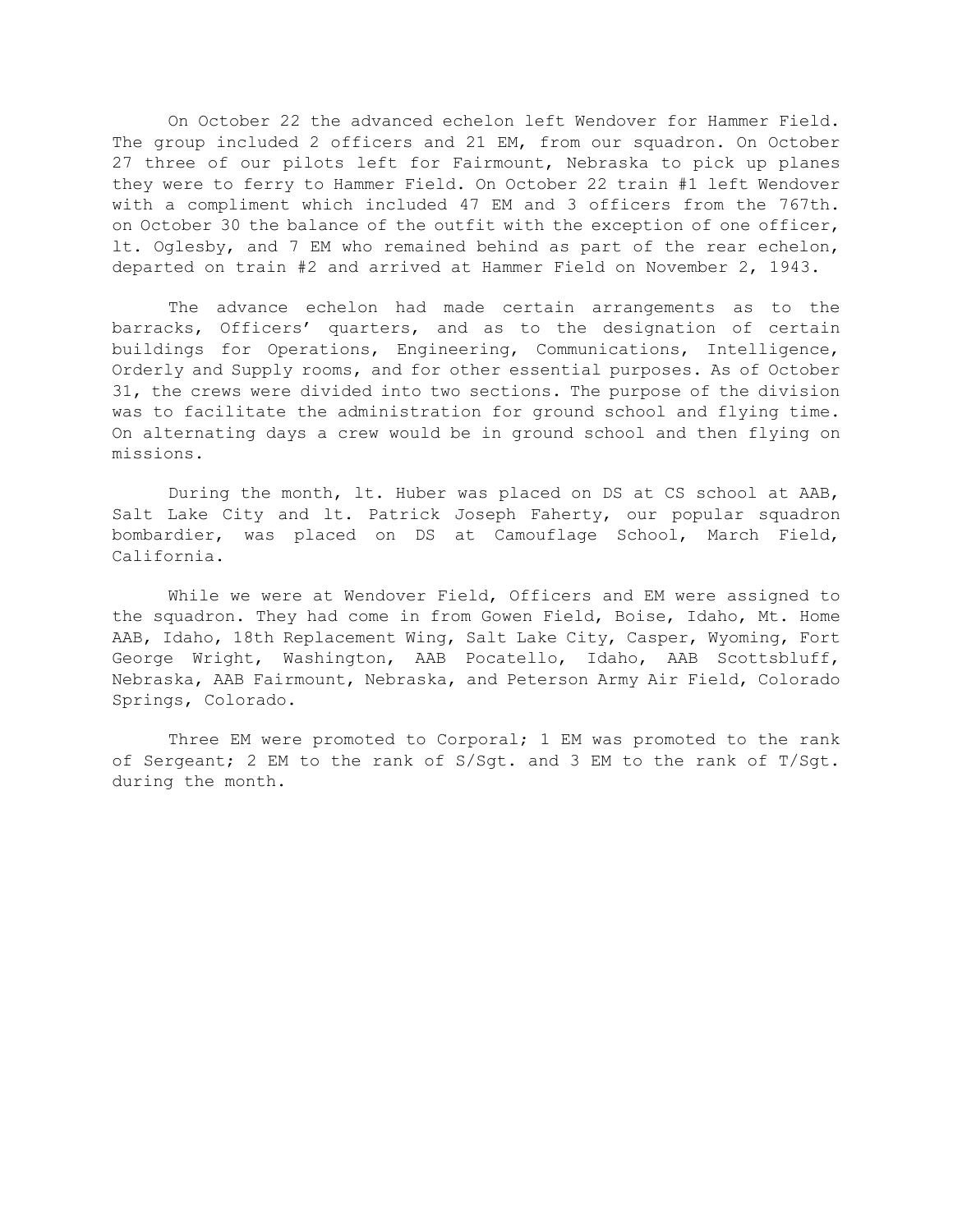#### 767TH BOMBARDMENT SQUADRON

SQUADRON HISTORY Month of November. 1943

The month of November was issued into the annals of the organization by the assignment of Major James B Knappas a Squadron Commander on 5 November, 1943.

Major Knapp completed his high school training at Blandinsville, Illinois; he attended Transylvania University at Lexington, Kentucky and Western Illinois State Teachers College at Macomb Illinois. He entered the U.S.M.A. in 1935 and graduated in 1939. During his final year at West Point, Major Knapp was the editor of "The Howitzer", annual of the United States Core of Cadets.

In September, 1939, major nap entered primary flying training as a student officer at Love Field, Dallas, Texas. After completing further training at both Randolph and Kelly Fields, he received his wings on June 21, 1940. He was returned to Randolph Field as a basic instructor. In December of the same year he was ordered to Parks Air College in East St. Louis, as assistant supervisor.

Major nap was then ordered to primary school at Stamford, Texas as Commanding Officer and remained there in that capacity until September, 1943. Under his guidance the size of classes increased from a total of 40 students to one of 250 students.

It was for his excellent work at Stamford that Major Knapp received a commendation on efficiency of operation and administration from Brig. Gen. T. W. Blackburn, C. G. of the 31st Flying Training Wing, AAF.

The next change of station found the Commanding Officer attending the B-24 translation school at Fort Worth. Upon completion of the course is, orders took the Major to Boise, Idaho and from there to Hammer Field, California.

The Major is married and the father of two children. His family is air minded as is indicated by the fact that his brother, Major Ralph Knapp, who is in command of P-38 squadron at Salinas, received his wings in February of 1941 and has had combat time in the North African campaign. His sister is an amateur pilot and has logged approximately 30 hours.

A meeting attended by General Sam Connell and presided over by Colonel Glantzberg, Group C.O. was held at the base Gymnasium. At that time, the members of the 767th Squadron were welcomed into the Fourth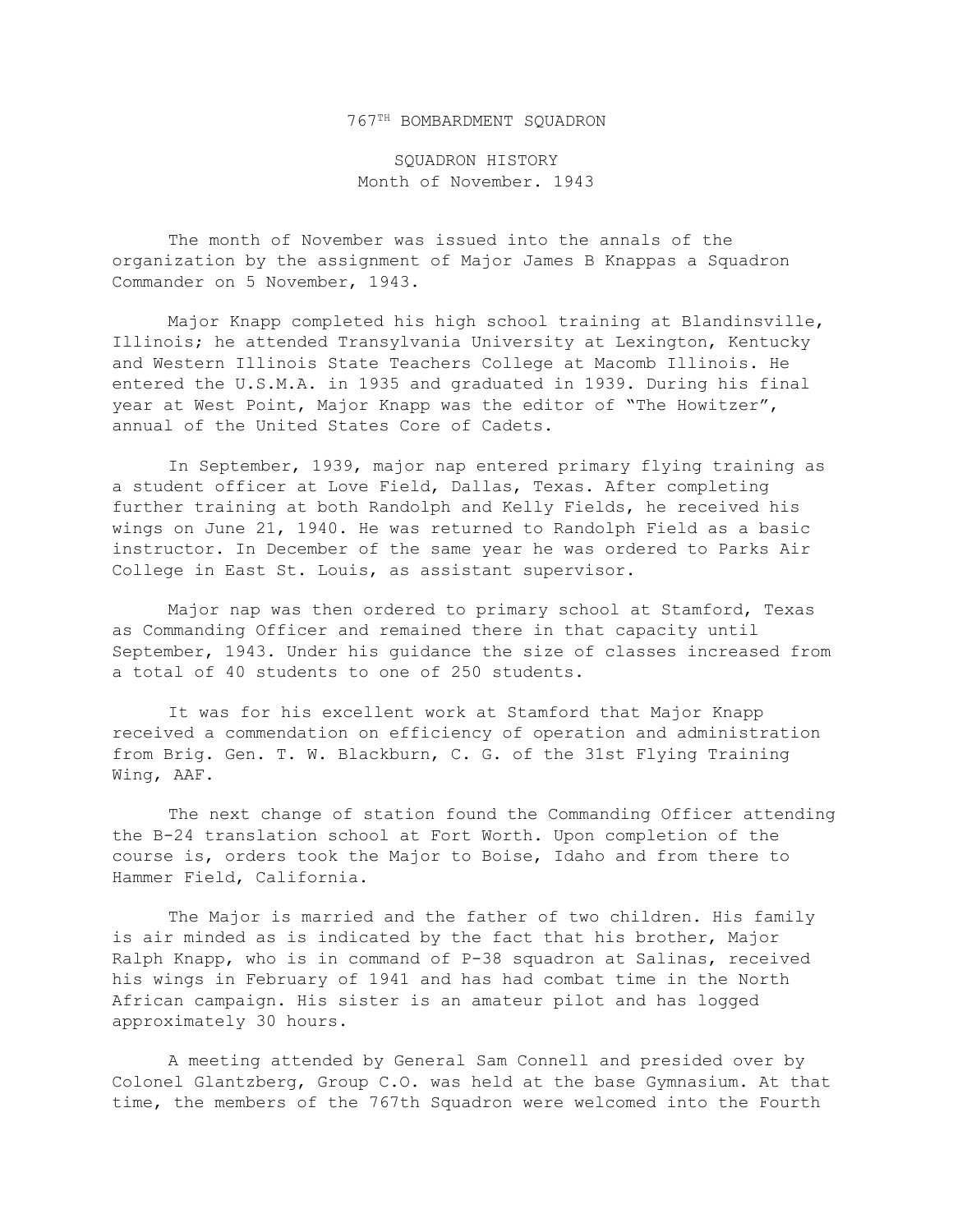Bomber Command as part of the 461st Bomb Group. It was attended by all members of the organization.

Within the first week of the month, Lt. Oglesby, Squadron S-2, who had remained at Wendover Field, Utah as part of the rear echelon, arrived at Hammer Field. Immediately, the S-2 section begin operations and by reason of hard work, long hours, wholehearted devotion to duty and a little night requisitioning soon evolved as the most complete and best organized section on the line. During the month, Lt. Allen P. Haas was assigned as Assistant Squadron Intelligence Officer.

Mid month saw a new policy in the type of missions upon which combat cruise embarked. Formation and single flights were made and the length of the missions was increased as the combat crews progressed toward completion of the second phase of training. Missions flown during the period were varied in nature. They included over water missions, bombing missions, instrument calibrations flights, DR missions, and missions involving celestial navigation. On some of these missions there was simulated interception by pursuit aircraft. Training of crews was facilitated, as with the increase in the time involved, all the members of the crews were given an opportunity to operating equipment in flight. An inventory of equipment shortages was made so that any shortages could be provided for.

In the interim, existing between missions, members of the combat crews attended ground school. The two sections alternated in their attendance of classes. Lt. Oglesby was placed in charge of ground school absentees. A definite effort was made to coordinate material covered in classes with reading material made available to combat crews in the Operations Room. One of the most effective means in use was the Aircraft Recognition material and the Identification Contest conducted by the S-2 section. Immediate participation was almost squadron wide.

In addition to regularly scheduled activities and to the fulfillment of routine duties, the Officers and EM of the organization participated in physical training and during the month were given a physical fitness test.

Combining close order drill with their regular training, members of the combat crews, together with all officers and men of the ground echelon, participated in retreat parade and inspection on two afternoons each week, Later in the month orders were issued directing that Retreat Parade and Inspection would be held on Friday afternoon of each week. All squadron motor vehicles participated in the exercises.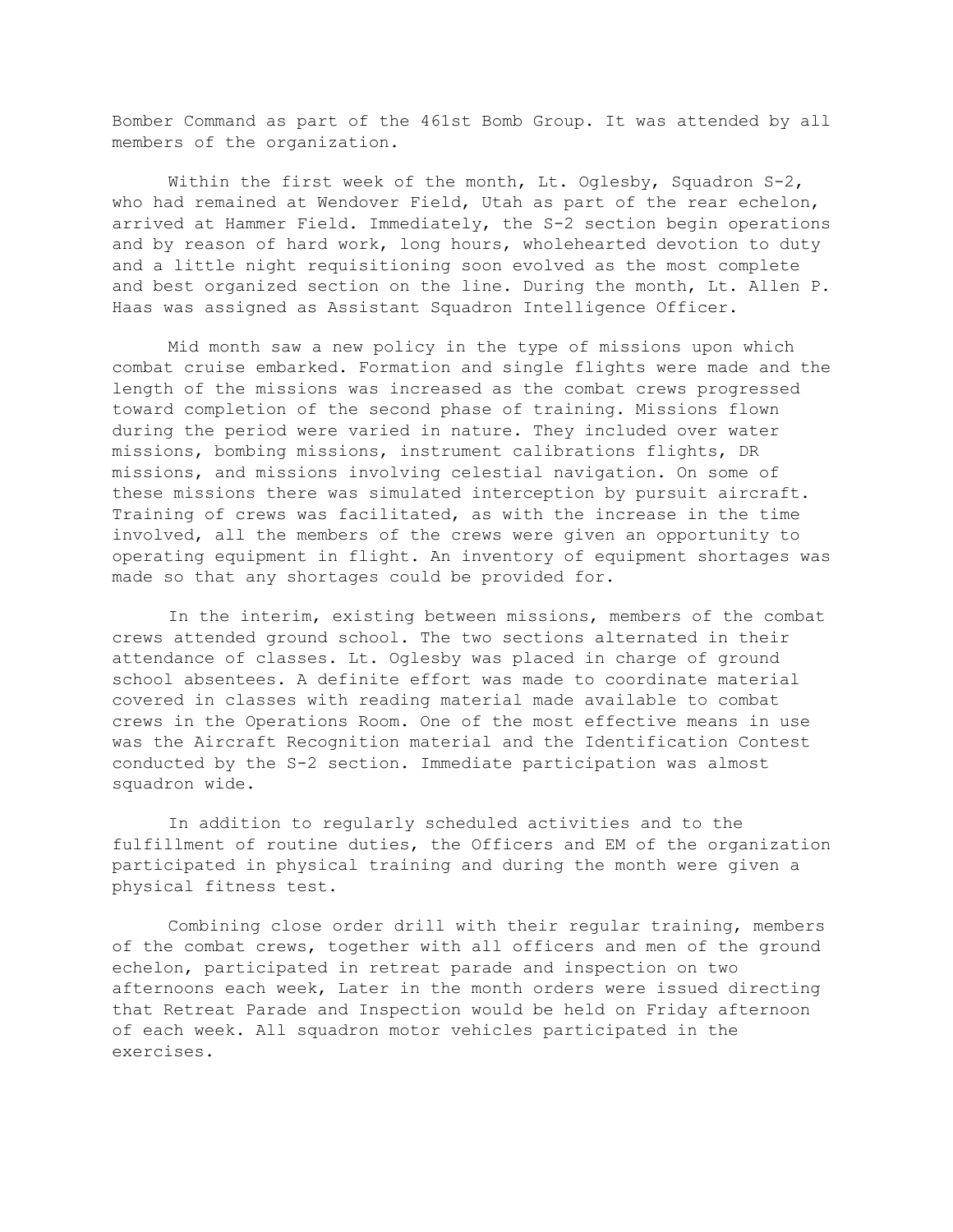A classification team interviewed the EM of the command for the purpose of determining whether proper classification had been made of the personnel. Several men were reclassified as a result of the interviews.

During the month, all members of the organization received medical and dental examinations. Men whose immunization records were not up to date were given inoculations to complete the prescribed medical treatment.

Both officers and EM fired basic weapons for record on the range during this period. The record of the squadron is excellent, showing qualification of approximately 99% of the squadron personnel. In addition, EM attended Chemical Warfare instruction.

Navigators of the squadron were sent to Griffith Observatory, Los Angeles to TD for additional training in celestial navigation.

Ground echelon personnel moved through the Infiltration Course at Mt. Owens range. Both Officers and EM went through the course under machine gun fire, simulated mustard gas detonation, tear gas, land mines and assorted sound effects.

Adoption of the squadron insignia by vote of all concerned was a high point of interest of the month. Pictured of an Air Force blue field within a gold bordered shield, is a unique plane, will equipped to carry out the primary mission of the squadron -- bombardment. Centered is a stork with outstretched wings, bearing the Air Force insignia upon its body, with a plump but youngish bombardier swinging from a diaper in the stork's bill. The bombardier is equipped with a model 2-safe pin bomb sight and a release cord fastened to a bomb rack carried on the stork's claws.

Lieutenant Dahlander, Assistant Operations Officer, was promoted to the rank of 1st Lt. by a S.O. of Hq., War Department, dated 17 November, 1943.

On November 28, 15 EM of the organization who were free from duty, made a trip to Yosemite National Park.

Personnel who joined the squadron this month came from: AAB, Gowen Field, Idaho; AAB, Wendover Field, Utah; AAB, Casper, Wyoming; AAB, Pocatello, Idaho; AAB, Scottsbluff, Nebraska; AAB, Mt. Home, Idaho; AAB, Sioux City, Iowa; AAFAIS, Harrisburg, Pennsylvania; Peterson Army Air Field, Colorado Springs, Colorado; Fairmont Army Air Field, Geneva, Nebraska; 18th Replacement Wing, Salt Lake City, Utah; and the 456th Bomb Group, Muroc, California.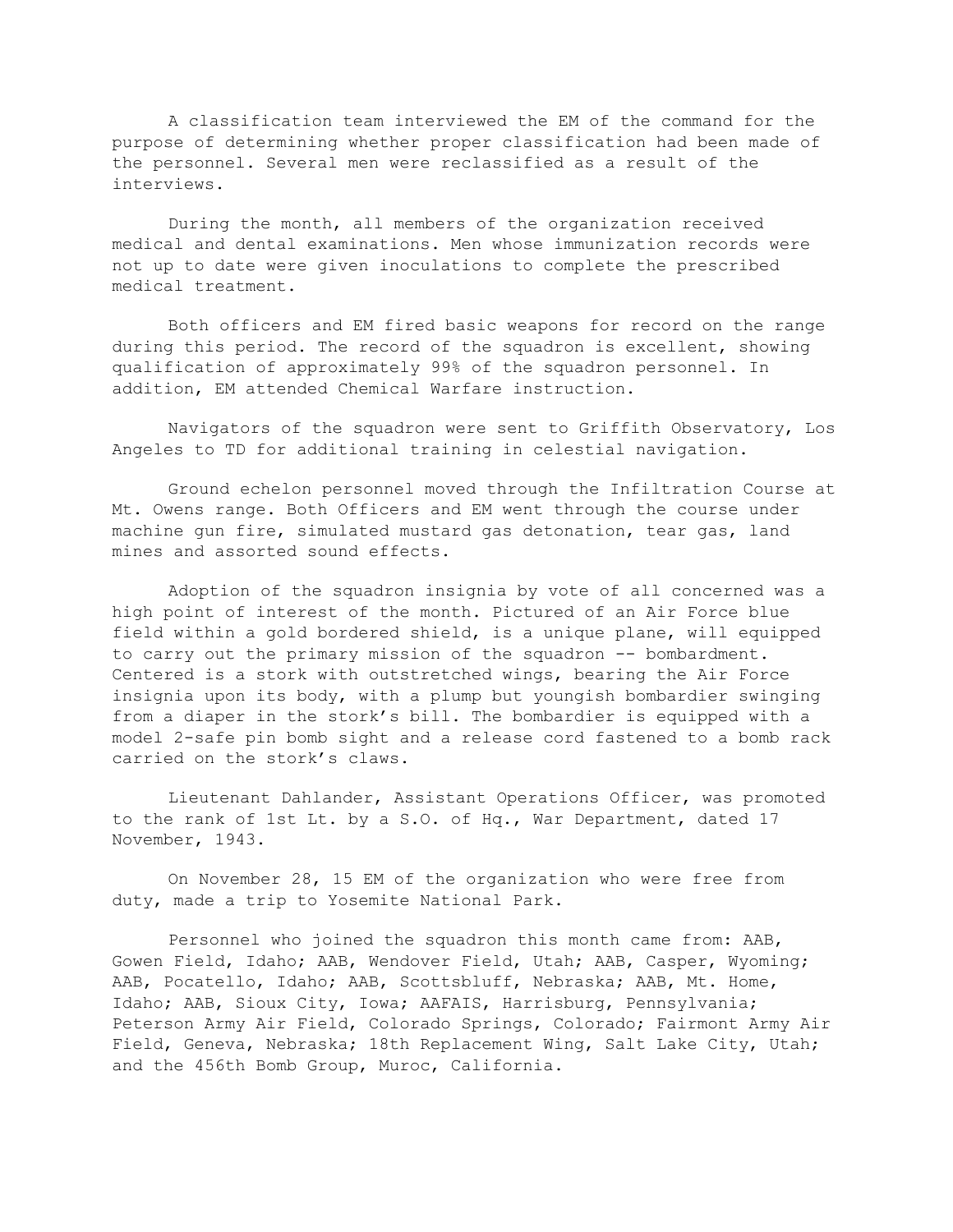Total strength of the organization on 30 November 1943 was 489. A breakdown shows 90 officers and 399 enlisted men.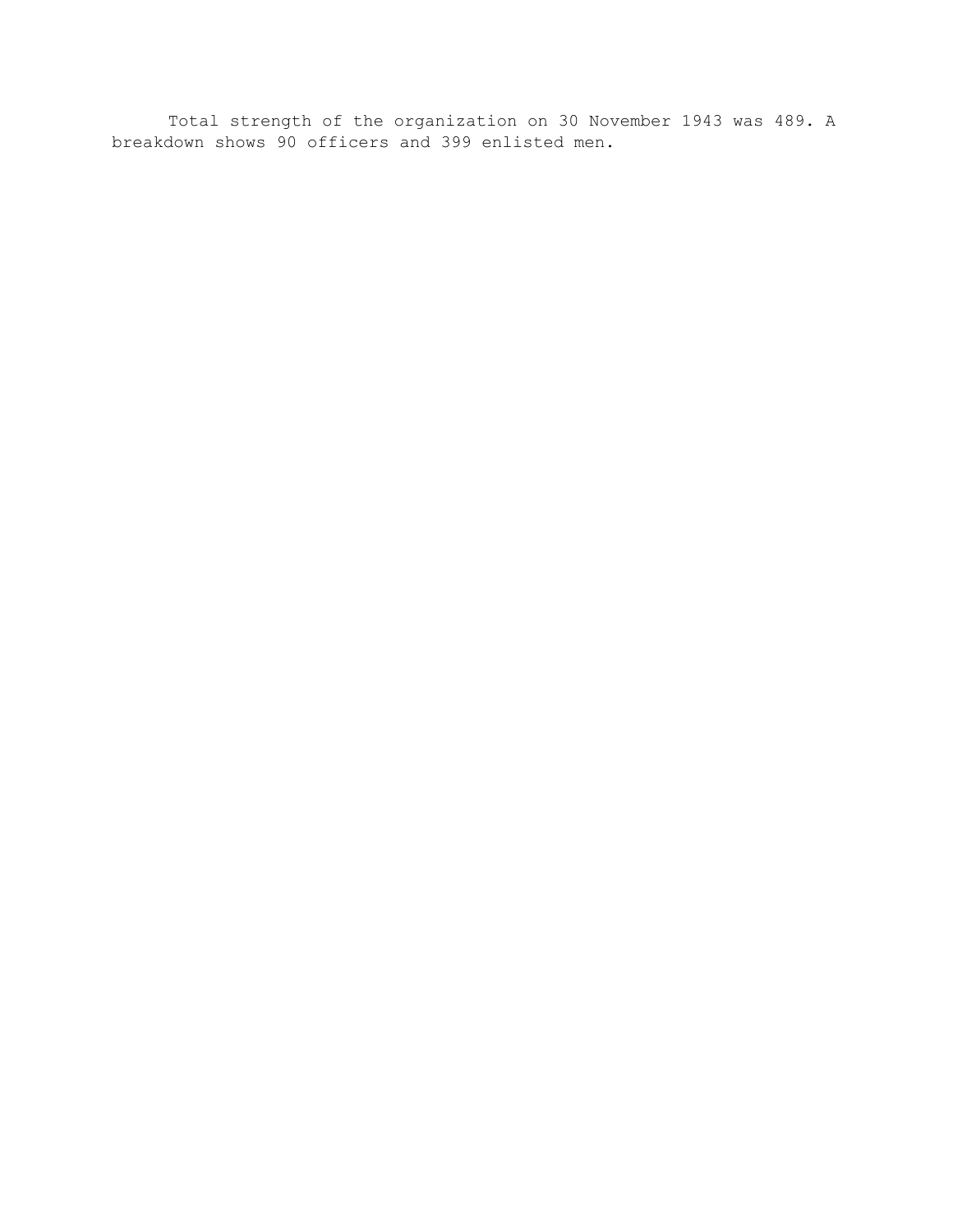767TH BOMBARDMENT SQUADRON (H), AAF Office of the Intelligence Officer

#### SQUADRON HISTORY OUTLINE FOR DECEMBER

The December chapter of the 767th Squadron History will be based upon the following outline:

- I. OFFICIAL ACTIVITIES
	- A. Flights
		- 1. Types
		- 2. Duration
		- 3. Success
		- 4. Weather
		- 5. Participation
		- 6. Difficulties
		- 7. Search missions
	- B. Crews
		- 1. Personnel
			- a. Changes, transfers
		- 2. Activities
	- C. Ground School
		- 1. Participation
	- D. P.O.M. Preparations
		- 1. Immunizations
		- 2. Gunnery qualifications
		- 3. Lectures
			- a. Chemical warfare
			- b. First aid
		- 4. Inspection
			- a. Clothing
			- b. Equippage
		- 5. Insurance
		- 6. Legal documents
			- a. Wills
			- b. Power of Attoney
	- E. Intelligence Functions
		- 1. Aircraft recognition contests
		- 2. Interrogation reports
		- 3. briefings
	- F. Reclassification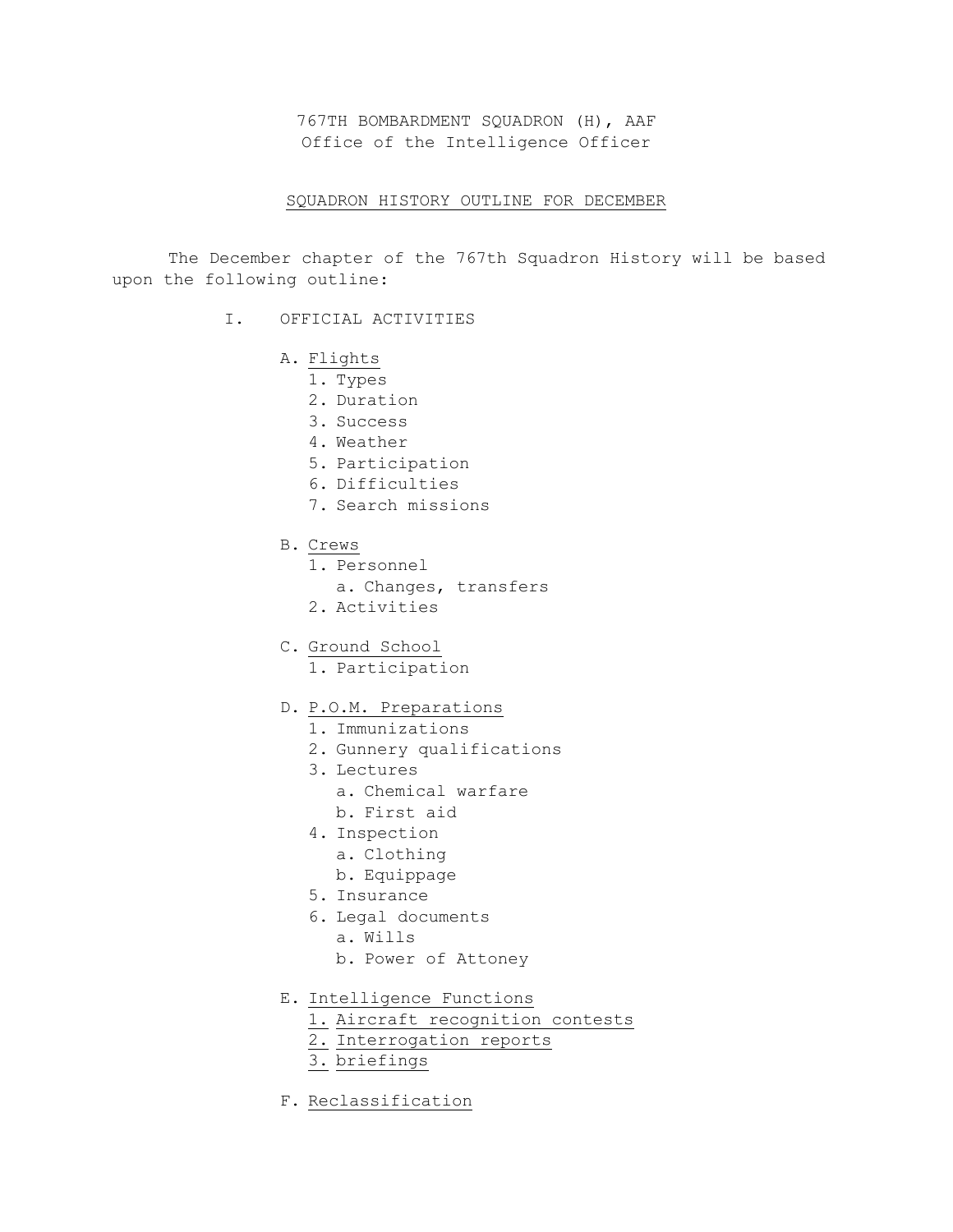- G. New Personnel
- H. Transfers
- I. Promotions
- J. Duty Assignments
	- 1. Relieved
	- 2. T.D.
	- 3. D.S.
	- 4. New
	- 5. Changes
- K. Ceremonies and Parades
- II. SOCIAL ACTIVITIES
	- A. Trips
		- 1. Yosemite trip for EM
	- B. Christmas Dinner and Festivities
	- C. Officers
	- D. EM and Officers' Party at Base Gym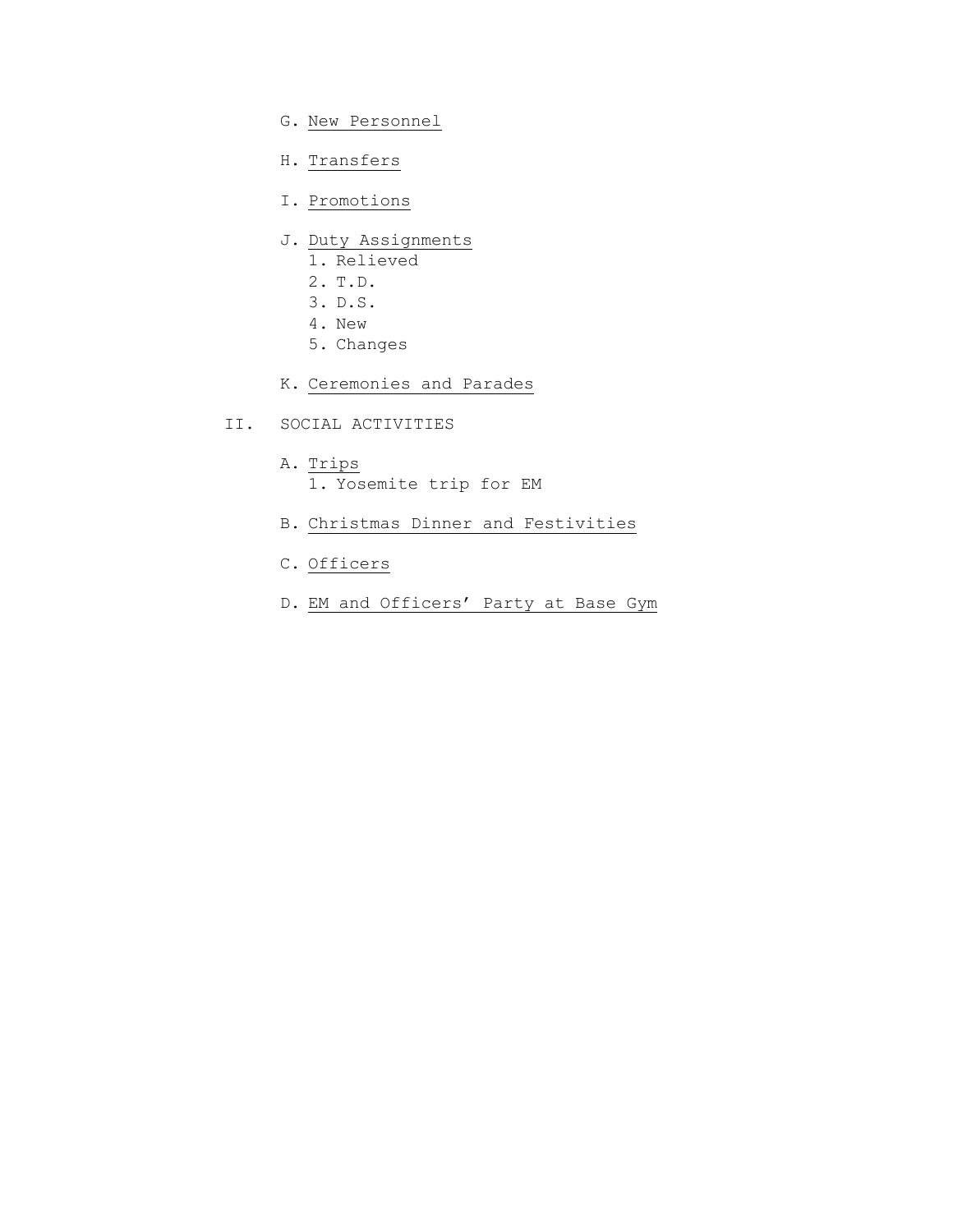#### Outline of 767th Squadron History

Dec. 1 – Crews in both Sections completed missions for second phase training and missions to be completed for third phase were scheduled for all crews. These included Dead Reckoning, Celestial Navigation, Bombing and Gunnery Missions.

Officers and Enlisted Men assembled in the Base Gym and heard Intelligence Officers. Major Lott, Captain Lund, Captain MacFarlane and Lt. Olgesby gave lectures and movies were shown as a part of the Intelligence Training. Preparation for overseas was the topic of discussion.

Dec. 2 – A new ground school schedule was initiated by which crews were separated into four sections rather than two as heretofore had been used.

Shots were given by the Medical Department to those men whose immunization records were not complete.

Dec. 3 – Those members of the organization who were not in Ground School took physical training under the general physical training program.

Dec. 4 – Plane number 193 flown by crew number 73 arrived at the base on their return from Muroc where they had made an emergency landing on November 30, 1943. Simulated interception by Three Corsairs was encountered.

Dec. 5 – Plane number 169, with crew number 62, made an emergency crash landing at Independence, California. S/Sgt. Lerma was shaken up and all crew members suffered some from shock.

Crew number 69 made an emergency landing at Trona, California when bad weather forced them down. During the first week of Dec. the operational percentage fell off due to bad weather and planes being forced down at different locations.

Dec. 6 – A group of enlisted men not on duty, made a trip to Yosemite National Park.

Two ships from our squadron flew in a group search mission which combed the surrounding country for a missing aircraft.

Three men were reclassified by the squadron.

Dec. 7 – Plane 542, crew 76 was forced down due to an oil leak at Bakersfield, California.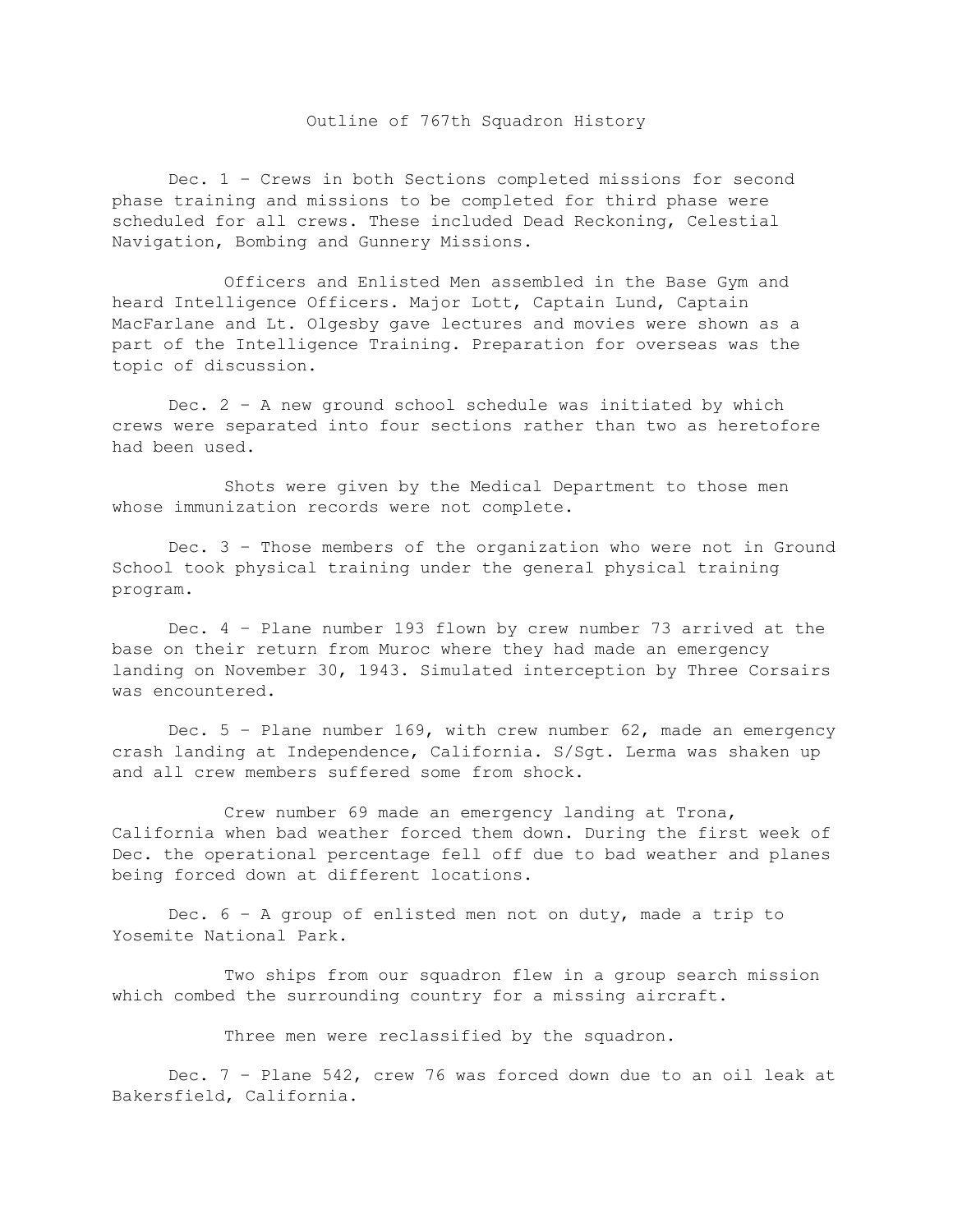Dec. 8 – Lectures of Chemical Warfare were given and inspection of dog tags was made to make certain that men were prepared to meet P.O.E. Regulations.

Dec. 9 – Officers and enlisted men were busy having their clothing and equipment check.

Dec. 10 – A First Aid Lecture was given for those men who had not attended a lecture of that type. All available personnel stood inspection and retreat parade.

Dec. 11 – Routine missions were flown and no trouble was encountered. All other crews attended ground school and P.T.

Dec. 12 – The mission for the day was Photo Bombing. The targets were Bakersfield, Majave, San Diego and Wilmington. This was a group mission.

Dec. 15 – Officers and Enlisted Men fired the pistol for qualification. Personnel of the squadron were present at a demonstration of aircraft identification pyrotechnics. 75 and listed men received promotions.

Dec. 16 – W.O. J.G. Seberle was appointed Chief Warrant Officer by S.O. #343, par. 5, Hq., IV Air Force.

Dec. 17 – Officers and enlisted men study inspection and retreat parade.

Dec. 18 – One enlisted man was reduced to the grade of pvt. by Special Courts Martial.

Dec. 19 – Our squadron Ordnance Officer, Lt. Ozanich was placed on TD at Alameda, California, Naval Air Station and Ordnance Shop, Oakland, California.

Dec. 20 – Photo lab personnel were busy processing film and prints of combat cruise of the squadron and of the squadron staff officers.

Dec. 21 – 3 enlisted men were reclassified.

 $\begin{matrix} \star \hspace{1.6cm} & \star \hspace{1.6cm} & \star \hspace{1.6cm} & \star \hspace{1.6cm} & \star \hspace{1.6cm} & \star \hspace{1.6cm} & \star \hspace{1.6cm} & \star \hspace{1.6cm} & \star \hspace{1.6cm} & \star \hspace{1.6cm} & \star \hspace{1.6cm} & \star \hspace{1.6cm} & \star \hspace{1.4cm} & \star \hspace{1.4cm} & \star \hspace{1.4cm} & \star \hspace{1.4cm} & \star \hspace{1.4cm} & \star \hspace{1.4cm}$ 

Weather played an important part during the month in all missions. A large percentage of the night flying had to be called off due to fog sitting in the valley. Numerous members of combat crews were grounded due to colds and some changes had to be made in the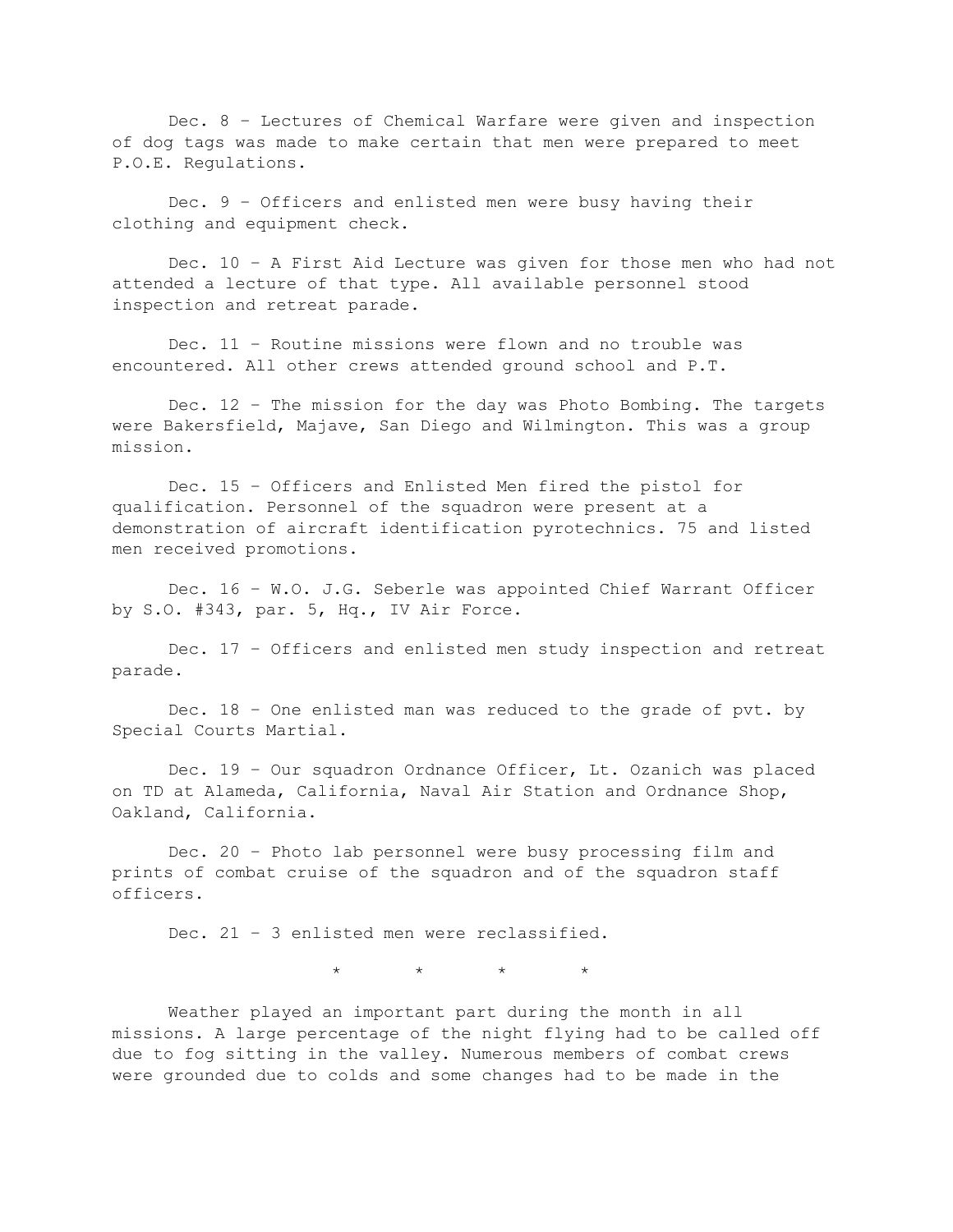personnel of the crews. Flyaway aircraft started arriving near the end of the month and at the present time our squadron has six new planes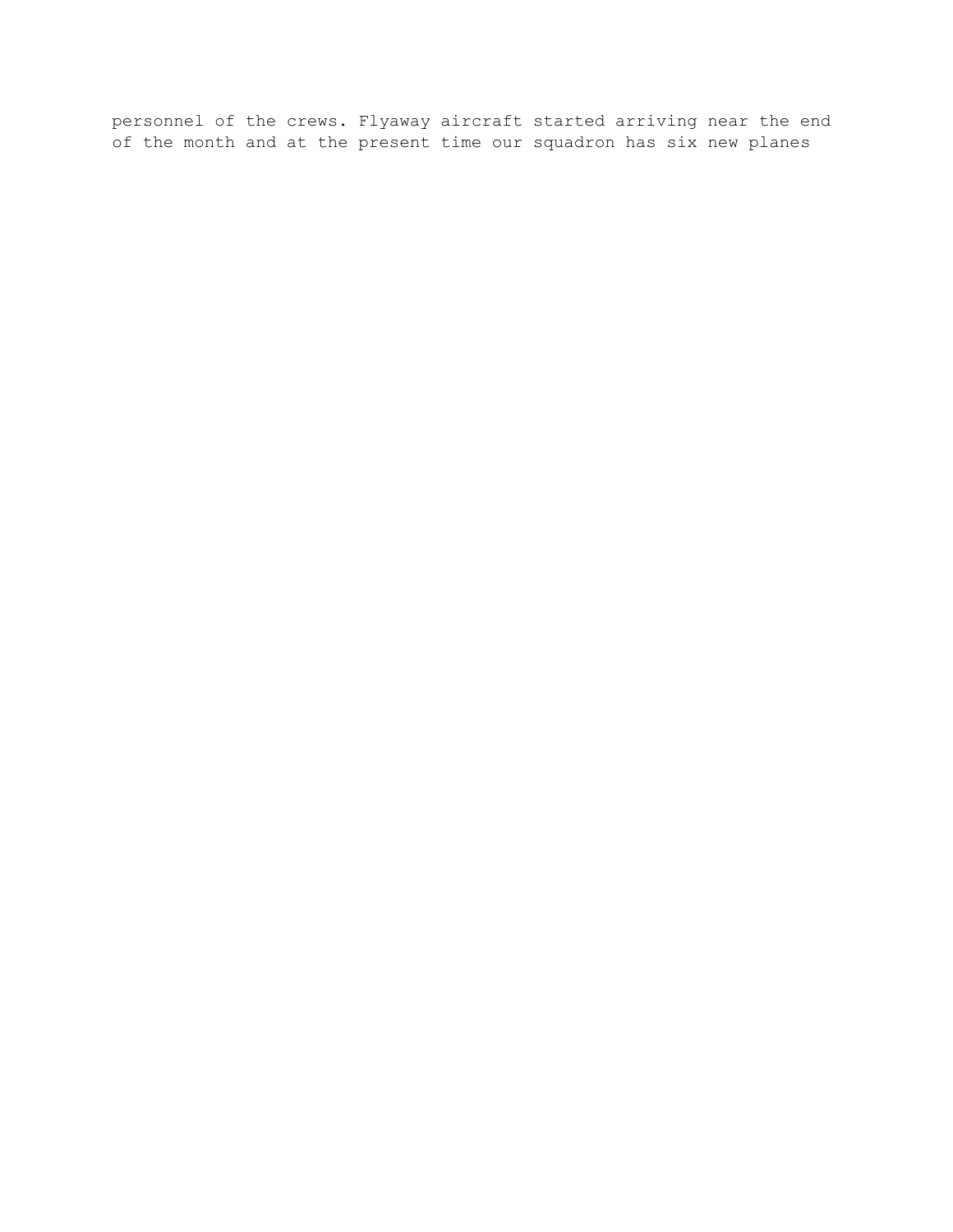APPENDIX A

PHOTOGRAPHS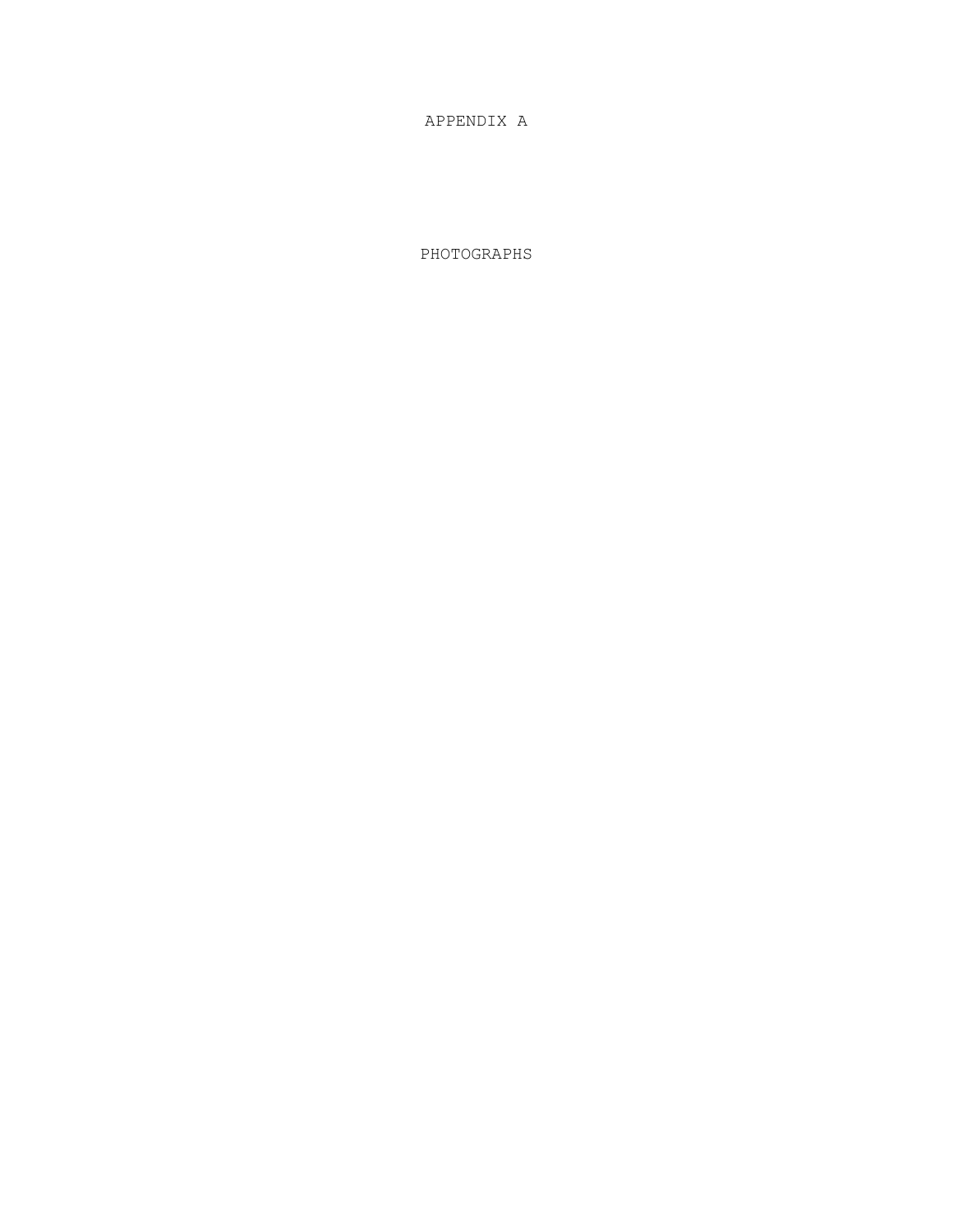# APPENDIX B

SUPPORTING DOCUMENTS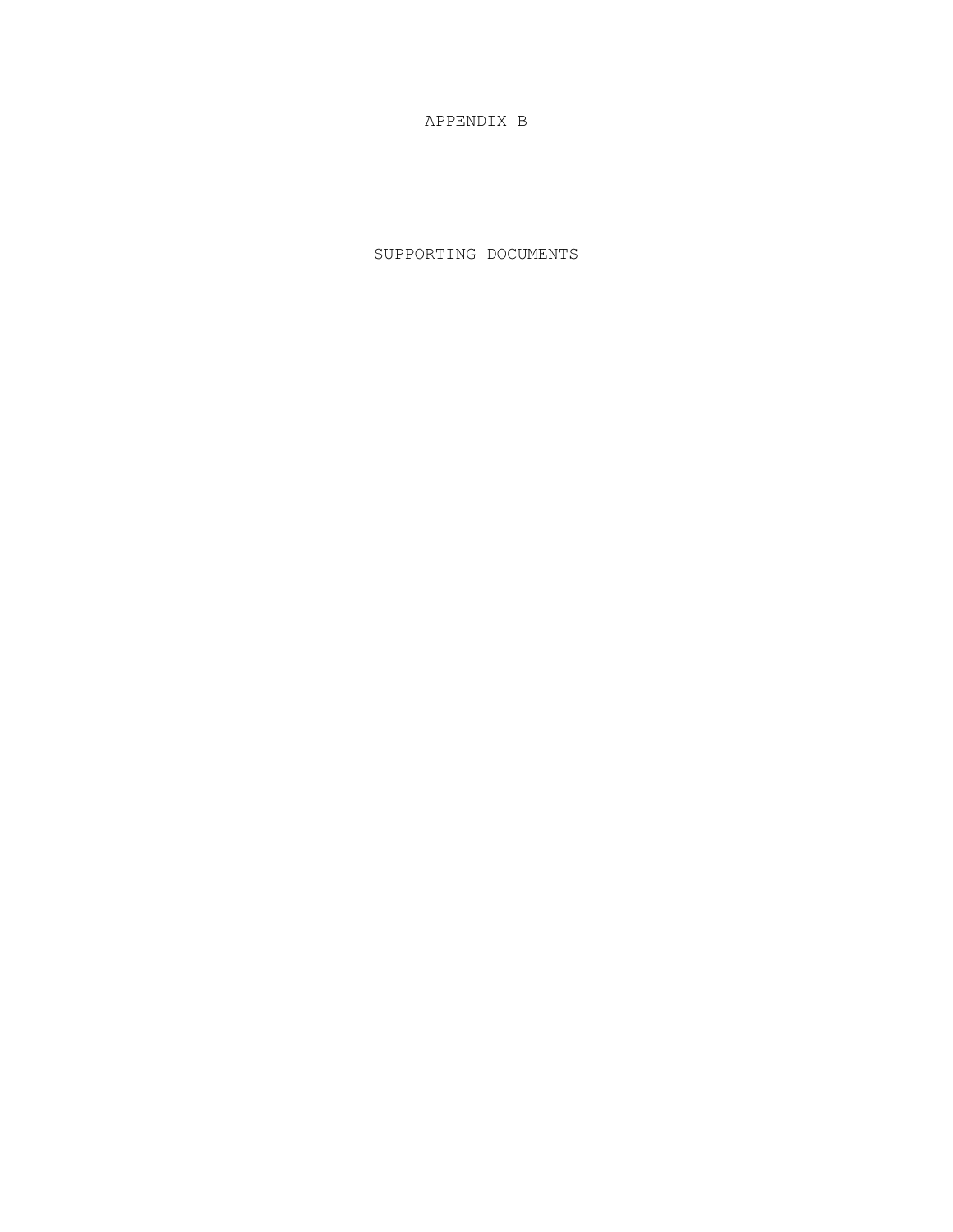Table No. I

| Name                   | ASN          | Assignment    | Date    |
|------------------------|--------------|---------------|---------|
|                        |              |               |         |
| Royce B. Glenn         | 0-406674     | CO            | 11/8/43 |
| Herald D. Bennett      | $0 - 376811$ | Ex. CO        | 11/8/43 |
| David P. McQuillan     | 0-793139     | Oprs. Off.    | 11/8/43 |
| Raymond L. Wilcovitz   | $0 - 581352$ | Adj.          | 11/8/43 |
| Harry J. Olgesby       | 0-578762     | Intell. Off.  | 11/8/43 |
| Harry P. Sheafe        | $0 - 881961$ | Eng. Off.     | 11/8/43 |
| John W. Coles          | 0-687689     | Nav. Off      | 11/8/43 |
| Patrick J. Faherty Jr. | 0-663244     | Bomb. Off.    | 11/8/43 |
| Alfred M. Huber        | $0 - 861190$ | Comm. Off.    | 11/8/43 |
| Floyd W. Woodard       | $T - 60018$  | Co-Pilot      | 11/8/43 |
| Harald J. Seberle      | W-2107636    | Arm. Off.     | 11/8/43 |
| John A. Sullivan       | 0-596518     | Flight Off.   | 11/8/43 |
| Morton R. Zucker       | 0-0919908    | Supply Off.   | 11/8/43 |
|                        |              |               |         |
| Robert W. Fisher       | 13125292     | First Sqt.    | 11/8/43 |
| Edward J. Latal        | 36352944     | Sgt. Major    | 11/8/43 |
| Haque (NMI) Farman     | 39249268     | Intell. Chief | 11/8/43 |
| Richard H. Fessenden   | 32672769     | Oprs Chief    | 11/8/43 |
| Lloyd T. Greenwood     | 32446517     | Comm. Chief   | 11/8/43 |
| Harry E. Hoermann      | 38062303     | Arm. Chief    | 11/8/43 |
| Tilley C. Lackey       | 38213601     | Flight Chief  | 11/8/43 |
| Elmer N. Baker         | 12044408     | Ap. Insp.     | 11/8/43 |
| John F. Douglas        | 36049049     | Line Chief    | 11/8/43 |
| Joseph W. Doody        | 15075668     | Flight Chief  | 11/8/43 |
| Leroy (NMI) King       | 38120889     | Flight Chief  | 11/8/43 |
| Carl (NMI) Safe        | 19067713     | Trnsp. Chief  | 11/8/43 |
| Carl R. Stadalman Jr.  | 17027803     | Armor Gunner  | 11/8/43 |
| Buren H. Storts        | 38131389     | Armor Gunner  | 11/8/43 |
| Louis M. Spats         | 37423057     | Armor Gunner  | 11/8/43 |
| John F. Gibbons        | 12035354     | AP Mech. Gun. | 11/8/43 |
| John R. Gildart        | 11053056     | AP Mech. Gun. | 11/8/43 |
| Wallace K. Kimball     | 39011117     | AP Mech. Gun. | 11/8/43 |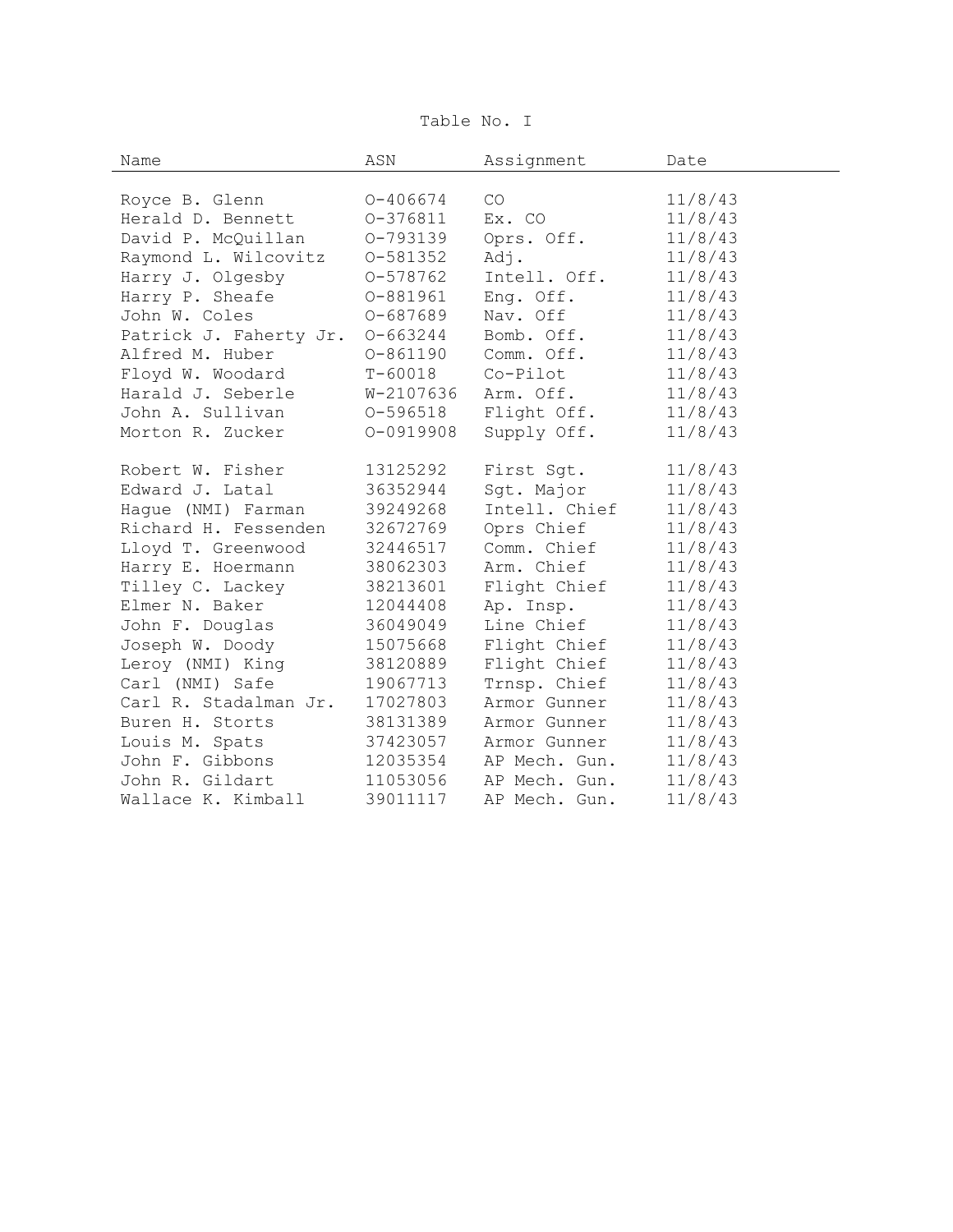| Rank         | Name               | ASN          | Assignment      |
|--------------|--------------------|--------------|-----------------|
|              |                    |              |                 |
| Lt. Col      | Willis G. Carter   | $0 - 274929$ | Group CO        |
| Major        | Robert E. Smith    | $0 - 401247$ | Deputy Gp CO    |
| Captain      | Royce B. Glenn     | $0 - 406677$ | CO 767th        |
| $1^{st}$ Lt. | Albert O. Witte    | $0 - 24777$  | CO 764th        |
| $2^{nd}$ Lt. | John W. Coles Jr.  | $0 - 678689$ | Nav. 767th      |
| M/Sqt.       | John F. Douglas    | 36049049     | Line Chief      |
| T/Sqt.       | John F. Gibbons    | 12035354     | Gunner          |
| T/Sqt.       | Kimball C. Wallace | 39011117     | Gunner          |
| S/Sqt.       | Leroy (NMI) King   | 38120889     | Flight Chief    |
| S/Sqt.       | Buren H. Storts    | 38131389     | Gunner          |
| M/Sqt.       | William A. Ryser   | 19015369     | Op. Oprs. Chief |

# Table No. II